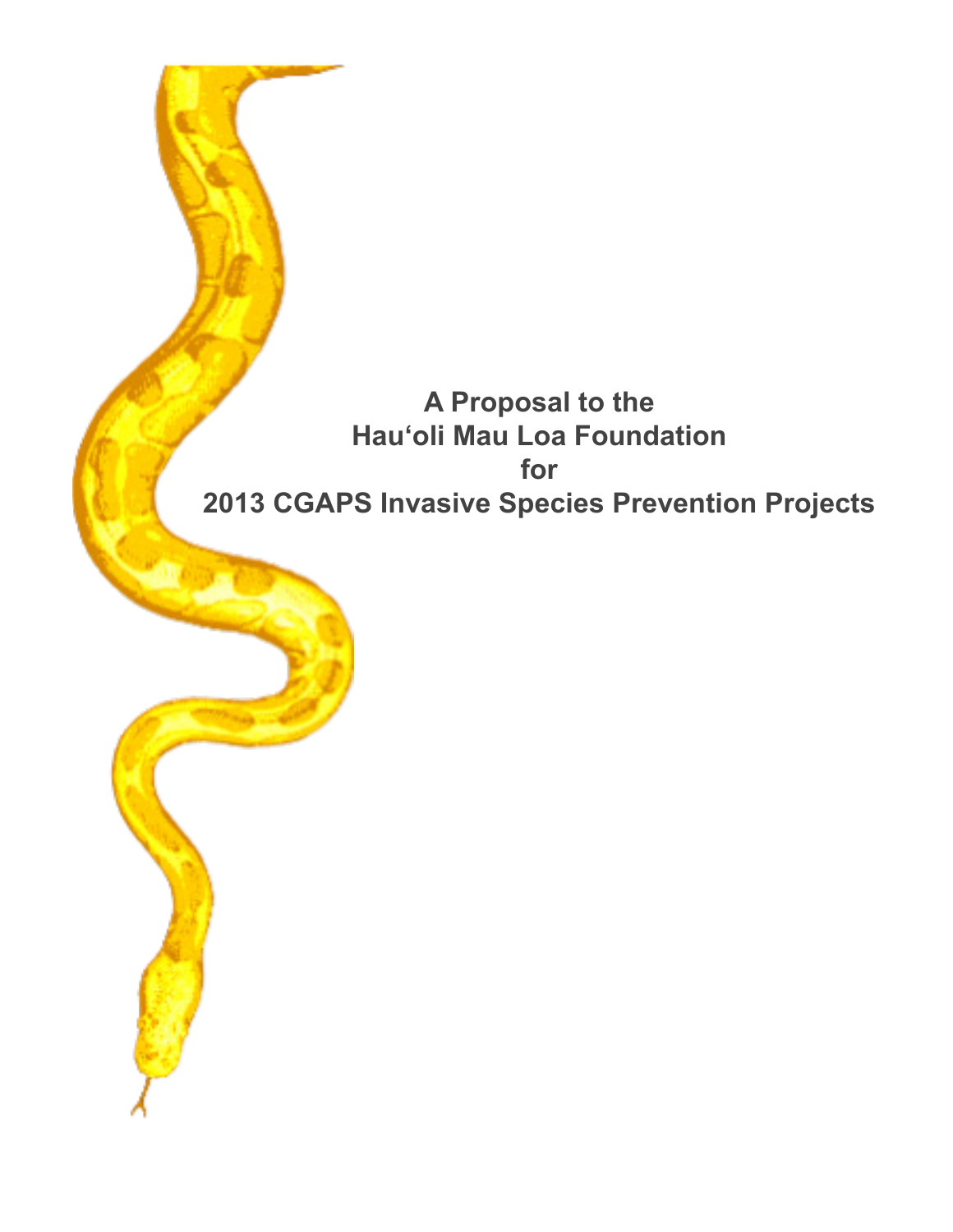# **Introduction**

 The CGAPS Steering Committee is grateful for the opportunity to submit this proposal for funding consideration. This proposal draws heavily from the needs identified in the CGAPS Action Plan, and lessons learned during the first year have helped us to better define these projects. We feel that these projects lay the groundwork for addressing gaps in knowledge, policy, or communication, and we are especially pleased to see steps being taken to address the issue of aquatic invasive species that arrive on the hulls of vessels.

 Foundation support is helping us to look at our Action Plan with new eyes and identify the pieces that can be achieved, even with changes within agencies and the CGAPS partnership. The close of 2012 comes with several changes to the Steering Committee, including the retirement of Dr. Lloyd Loope (U.S. Geological Survey/Pacific Island Ecosystem Research Center) and Paul Conry (Department of Land and Natural Resources/Division of Forestry and Wildlife), and the departure of Rachel Neville (Oahu Invasive Species Committee). In early 2012 we invited Jodi Chew (U.S. Department of Agriculture/U.S. Forest Service) to join the committee. Jodi was recently nominated and has accepted the Deputy Chair position and will become CGAPS Chair in July 2013. Carol Okada completed her year guiding the Steering Committee and Teya Penniman is the current CGAPS Chair. In short, this fall has been a time of change. In the coming months as we discuss the composition of the Steering Committee, we will be thinking about the upcoming revision of our Action Plan and the key people and agencies that can help us advance our priorities.

 The total request for project support is \$352,791, including indirect costs. Some important issues, like the interisland movement of pests, have not been discussed enough to assess the support and capacity which is necessary before moving to the project planning stage. We hope that if consensus is reached on such projects, that we might approach the Foundation for consideration.

 We are honored to work with Hau`oli Mau Loa Foundation on the important job of protecting Hawaiʻi's environment. As always, feel free to contact us with any questions, comments, or concerns on this proposal or any aspect of our work. We are happy to provide additional information or clarification. Mahalo nui loa for your support and for your good work.

Coordinating Group on Alien Pest Species P.O. Box 61441 Honolulu, Hawai'i 96839 (808) 722-0995 www.cgaps.org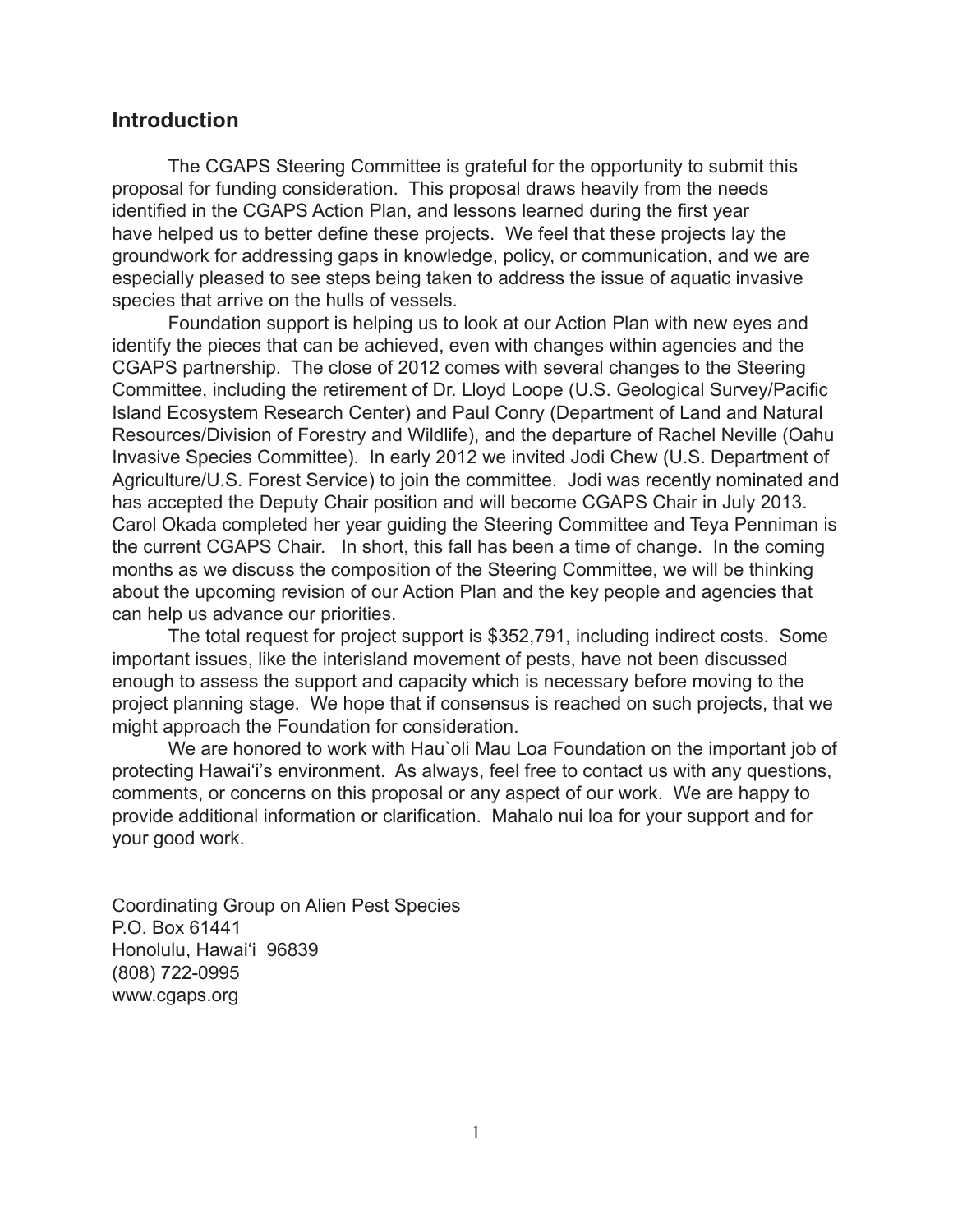# **Project: Crafting and Testing a Hawaiʻi Plant Health Emergency Plan**

(CGAPS Action Item #9, page 13)

### **Executive Summary**

 This project will use a contractor to work with CGAPS Steering Committee and staff to review the existing Hawaiʻi Plant Health Emergency Plan draft, work with agency and NGO partners to gather information and reinforce communication pathways, and draft a completed plan for responding to serious plant pests and preventing or mitigating harm.



### **Background**

 Even the countries with the best prevention measures accept that there will be incursions and they plan accordingly by devising and

Red Imported Fire Ants populate an estimated 278 million acres in U.S., from a single introduction at a port in the 1930s.

practicing emergency response plans. For example, New Zealand has what are arguably the best and most comprehensive prevention mechanisms, yet non-native Red Imported Fire Ants (Solenopsis invicta) have been detected three times and emergency response has led to successful eradications. The first two incursions were found within ports, Auckland International Airport in March 2001 and Napier Seaport in 2004. At Napier, the ants were detected during routine pest monitoring by a private contractor for the government. Although the detection was made over a weekend, by the following Monday a full response had been launched because they had in place an emergency response plan. The third incursion was discovered in June 2006 in Whirinaki. MAF Biosecurity Zealand conducted the emergency response and declared the pest eradicated in 2009. Even though NZ seems to be well versed in emergency response, recent internal changes prompted a review and tabletop exercise to test their emergency response plan (see http://www.biosecurity.govt.nz/pests/surv-mgmt/ resp#prePlan).

 In Hawaiʻi, we have experienced serious loss of capacity in many State offices that play an integral role in leading or participating in an emergency response. The March 2012 CGAPS meeting featured presentations on three incursion events to date: the discovery of a live malaria-vectoring mosquito and a live non-native bat at Honolulu International Airport, and the discovery of a live bull snake on Nimitz Blvd. The discussion that followed underscored the need for clear emergency response plans with designated authorities and communication pathways, and periodic exercises to improve our response.

 The U.S. Department of Agriculture Animal and Plant Health Inspection Service (USDA APHIS) has emergency response plans for many of the states, and has a draft Hawaiʻi Plant Emergency Response Plan that was started in 2004. The goal of the plan is to show how Hawai'i is preparing for, identifying and responding to, mitigating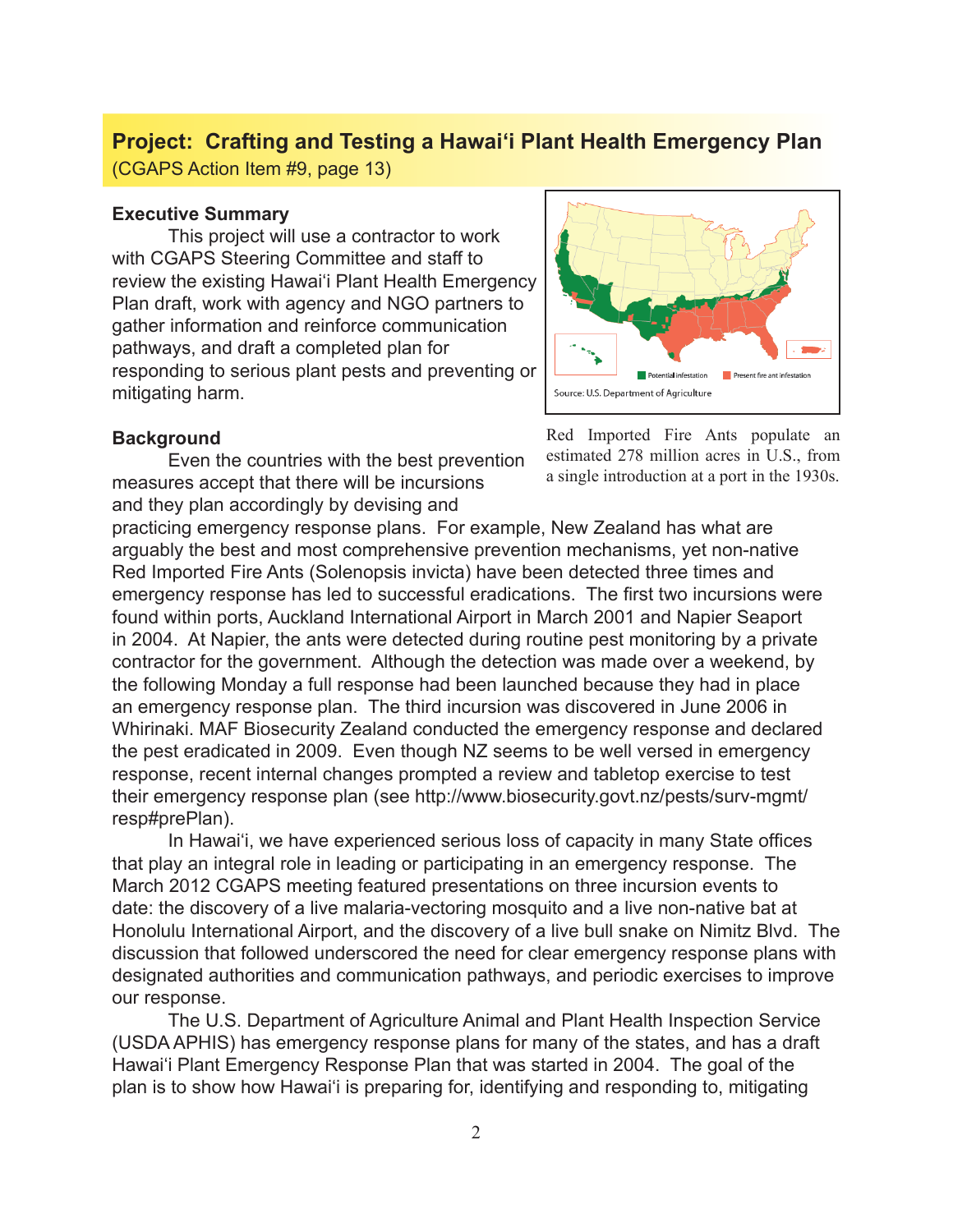against, and recovering from new plant pests that could adversely affect the health and wellbeing of Hawaii's and the nation's agriculture and natural resources.

 The 2004 Plan is a framework\* based on some of the international efforts concerning Red Imported Fire Ant prevention and rapid response. It includes largely unfinished sections that should identify the roles and capacities of agencies/NGOs pertinent to an outbreak or prevention effort, sharing or contribution of resources, lead authorities on various actions, lines of communication, and key contacts. Such a plan requires vetting in an exercise in which diverse groups, including relevant state and federal agencies (e.g., agriculture, natural resources, security, emergency response), the university, and private sector partners can learn why and how to participate, identify gaps in coverage, and most importantly how responsibility for action might be effectively transferred from one entity to another. To become a living and useful document, the Plan would need a visionary and capable leader/writer to facilitate the contributions of a wider stakeholder community, arrange for productive collaboration and facilitated meetings with the appropriate combination of attendees, and draft a comprehensive written plan.

### **Deliverables**

 A tabletop exercise will be planned and held similar to previous exercises with a report generated by the exercise leader. A Hawaiʻi Plant Emergency Plan will be completed based on input from meetings and the tabletop exercise and will incorporate necessary changes requested by the CGAPS SC.

### **Budget**

(Contact CGAPS for details)

**Project: Supporting the State Biofouling Risk Assessment**  (CGAPS Action Item #5; State Aquatic Invasive Species Management Plan)

### **Executive Summary**

 This project will provide support to the Department of Land and Natural Resources—Division of Aquatic Resources (DLNR DAR) Ballast Water & Hull Fouling Coordinator to work with a contractor and research staff from Bishop Museum to complete an existing but only partially-funded project to create and test self-reporting forms to analyze the risk of non-native marine species arriving on the hulls of vessels from outside Hawaiʻi and vessels operating interisland. Assessment of data and recommendations will help inform policy options to manage vessel biofouling.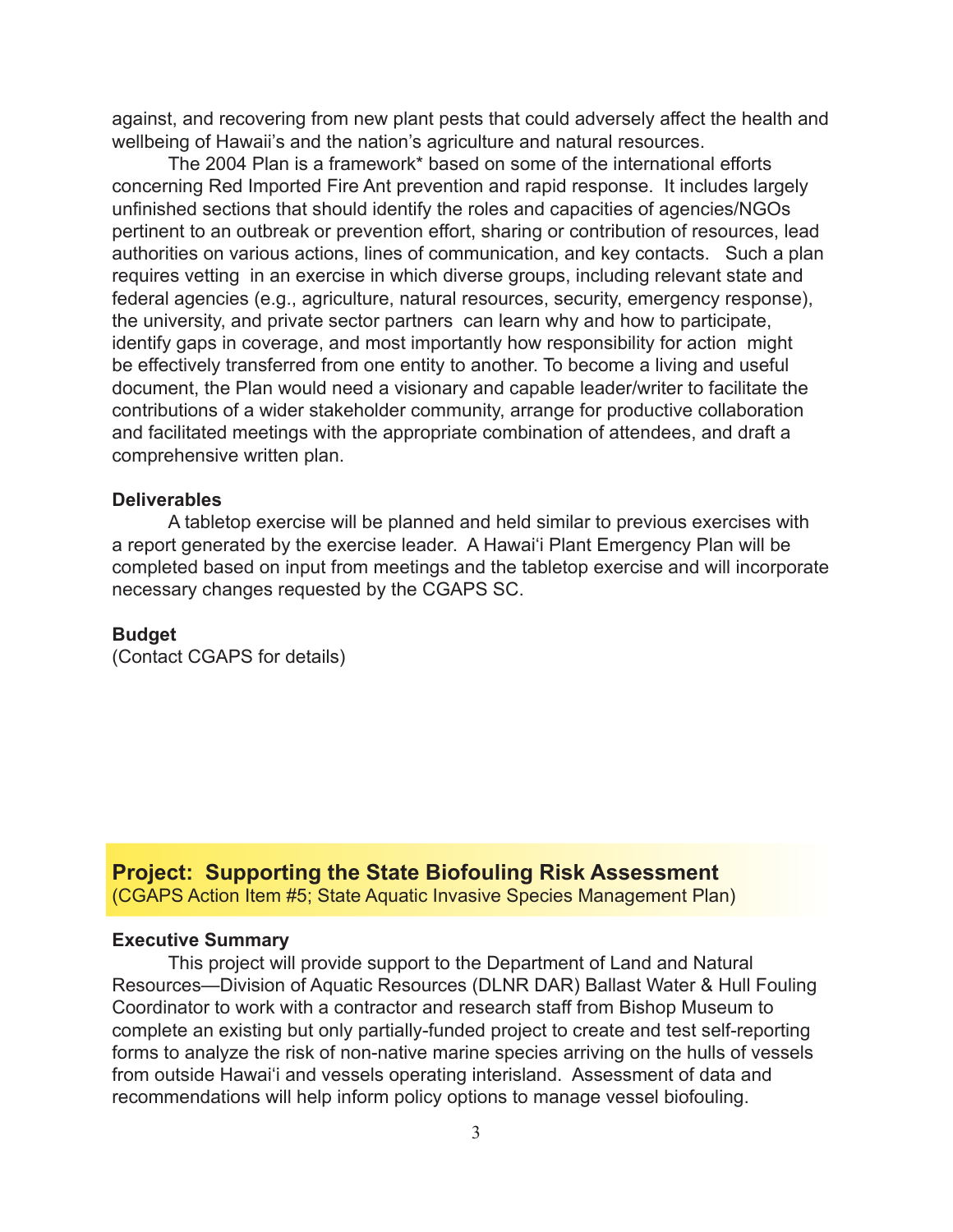### **Background**

 The State of Hawaiʻi Aquatic Invasive Species Management Plan (http://hawaii.gov/dlnr/ dar/pubs/ais\_mgmt\_plan\_final.pdf) completed in 2003 provides a blueprint for key actions that need to be addressed to protect our nearshore reefs from new invasive marine species. Based on surveys conducted by Bishop Museum and others, there are approximately 350 non-native marine and brackish water species in Hawaiʻi. While some were intentionally introduced for food or research, and some (39) arrived in ballast water, the vast majority of non-native marine species are believed to have arrived attached to the hull or other parts of vessels (collectively referred to as biofouling).



Invasive marine invertebrates like this snowflake coral outcompete native species. Hawaiʻi lacks procedures and rules to reduce the risk posed by biofouling.

Further, more than 200 non-native marine invertebrates in the main Hawaiian Islands have been recorded within harbors, yacht basins, and embayments. A number of these species have become invasive and cause negative impacts such as coral smothering, links to tumor growth in turtles, outcompeting native organisms, disturbing ecosystem processes, and reducing habitat for natives.

 Pursuant to §187A-32 Hawaii Revised Statutes, DLNR is designated as the lead State agency for preventing the introduction and carrying out the destruction of alien aquatic organisms through the regulation of ballast water discharges and hull fouling organisms (biofouling). While Hawaiʻi passed ballast rules in 2007, the rules rely largely on a ballast form for self-reporting and, when staff time permits, spot-checking records and inspection. Ballast forms also allow staff to assess the relative risk of different types of vessels and use limited resources more effectively. There is currently no formal state or federal management of vessel biofouling and this biosecurity gap exposes Hawaii's unique ecosystem to further aquatic bioinvasions and impacts.

 A 2004 Bishop Museum Technical Report, "The Assessment of Hull Fouling as a Mechanism for the Introduction and Dispersal of Marine Alien Species in the Main Hawaiian Islands," assessed the numbers and types of species arriving via biofouling and the relative risk of the species found. While the risk assessment confirmed the high risk to Hawaiʻi from marine species arriving as biofouling, there is no self-assessment or reporting mechanism that could be used for targeting inspection or mitigating risk.

 DLNR recently reinitiated work on managing vessel biofouling, with the aim of minimizing further introductions of alien aquatic organisms into Hawaiian waters. With support from the Hawaiʻi Invasive Species Council, DLNR is engaging the services of the Aquatic Bioinvasion Research & Policy Institute\* (ABRPI, see http://www.clr.pdx.edu/ abrpi/) to develop draft risk assessment tools for vessel biofouling. These tools will be circulated to vessel owners and operators during the first half of 2012 to collect as much biofouling management data as possible.

 Foundation funding would enable finalization of relevant tools (self-reporting forms and groundtruthing), data collection and analysis, and synthesis and presentation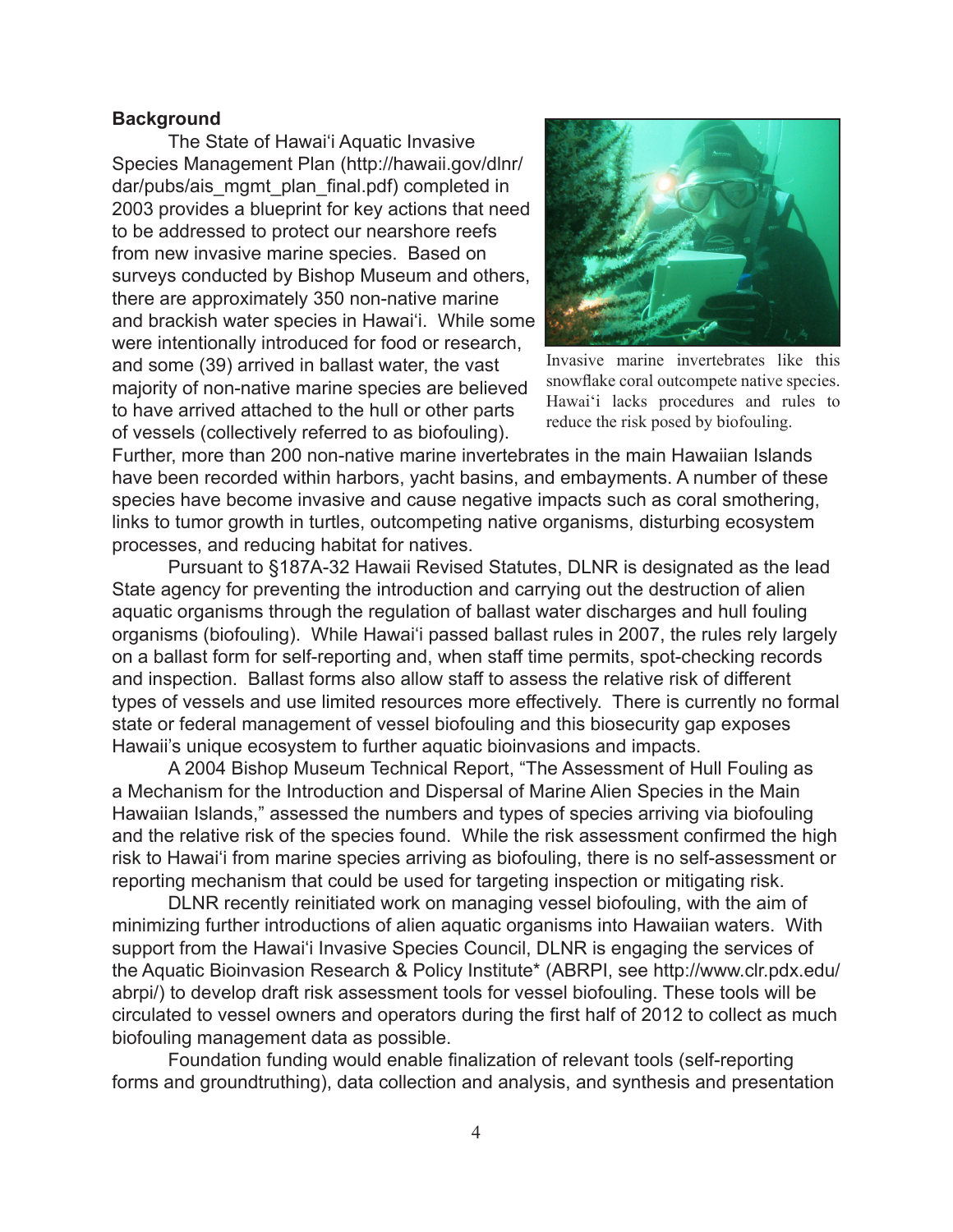of recommendations for policy options to manage the biofouling risk. Funding would also support the participation of Bishop Museum researchers in vetting forms, review and feedback of data collection and analysis, and in groundtruthing. This work would be done by the State Ballast and Hull Fouling Coordinator working with the current contractor, pursuant to satisfactory progress on the existing contract, with participation from Bishop Museum researchers. It is envisioned that biofouling rules would need to be similar to ballast rules, requiring self-reports be submitted to DLNR prior to arrival, so that DLNR can perform desk-based risk assessment and allocate resources to inspect the biofouling on the highest risk vessels.

### **Deliverables**

 The State Ballast and Hull Fouling Coordinator will work with Bishop Museum research staff and the Contractor to develop, test, and finalize self-reporting forms that can be used to assess risk of vessel biofouling. The Coordinator, Bishop Museum research staff, and the Contractor will produce a final report with recommendations. The Coordinator and Contractor will engage the Aquatic Invasive Species Taskforce and additional stakeholders in a meeting to discuss the options for future risk management.

### **Budget**

 Existing funding will be used to collect the biofouling management data, create draft self-assessment tools, and re-engage the AIS Taskforce and additional stakeholders by June 2013. Existing funds will also be used to support the Coordinator. Foundation funds would support a contract with ABRPI and will provide funds to support Bishop Museum research staff to assist with this project. The tasks detailed in this proposal have an estimated completion date of December 2013.

(Contact CGAPS for details)

\*ABRPI= Aquatic Bioinvasion Research Policy Institute is a joint initiative between Portland State University and the Smithsonian Environmental Research Center. The lead of the HISC-funded current project is Dr. Ian Davidson, with Dr Greg Ruiz (ABRPI Director) also helping.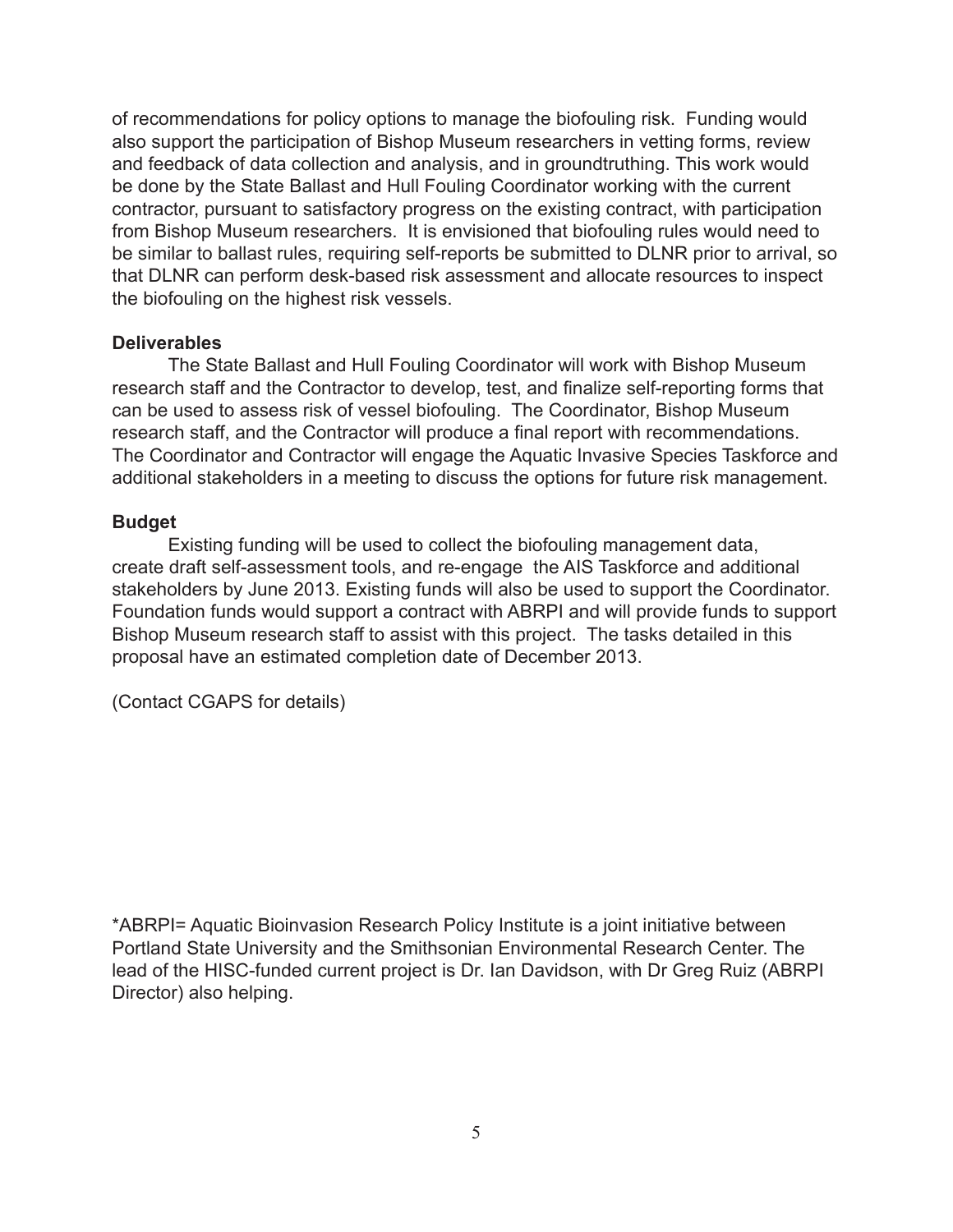## **Project: CGAPS Invasive Species Law Fellowship**

(Multiple Action items, listed by issue)

#### **Executive Summary**

 Working through the UH Richardson School of Law Environmental Law Program, with the CGAPS Steering Committee and appropriate legal counsel, Foundationsupported legal fellows will work on a systematic review and revision of identified invasive species prevention-related statutes and rules in Hawaiʻi; prepare policies, rules, and proceedings for presentation to the appropriate body and where possible, assist with rule promulgation. Support for 1.5 FTE would allow for extending the term of the Myrtaceae Fellow (position description in review) to a full year to work on revisions to other parts of Hawai'i Administrative Rules Chapter 70 (Plant Import Rules). A second full-time 1-year position would allow work on two main federal issues.

#### **Background**

 Hawaiʻi has a complex set of laws, rules, and authorities that we rely on to prevent the introduction of invasive species. State agencies largely rely on their Attorney General to provide counsel on legal matters, respond to requests, and draft, review, and promulgate rules. The Hawaiʻi Department of Agriculture has a single AG that works on all aspects of the Department's business, from pesticide registration to restricted plants. This means that agency staff that are trained inspectors or biologists have to learn how to draft rules, prepare submittals, and shepherd these documents through the rulemaking process, at times with little guidance, while maintaining their regular duties.

 Over the course of the past year, events leading to the investigation and eventual prosecution of the people responsible for moving game animals interisland underscored the need to better acquaint the next generation of legal professionals with conservation and natural resource protection laws. Although this has been identified as a CGAPS action item to address smuggling, the bigger picture is that we could gain some valuable help from our local law school graduates, reduce the burden on agency staff in rulemaking, provide on-the job training on agency rules and process, and form a closer relationship and understanding between the UH Richardson School of Law Environmental Law Program and CGAPS partners.

 The CGAPS Steering Committee has identified a list of thirteen prevention issues with six selected as the highest priority for two FTE in year one. The full list and a briefing would be shared with Denise Antolini, as Environmental Program Dean and supervisor for the fellows, so they can see a broader range of concerns. Because some of these issues may require a longer time to see to completion, we would like the option of extending the term of the fellowships to a second or even third year, pending project needs and the satisfactory job performance and productivity of the individual. Such a term extension would be included for consideration by the Foundation in project proposals in future years.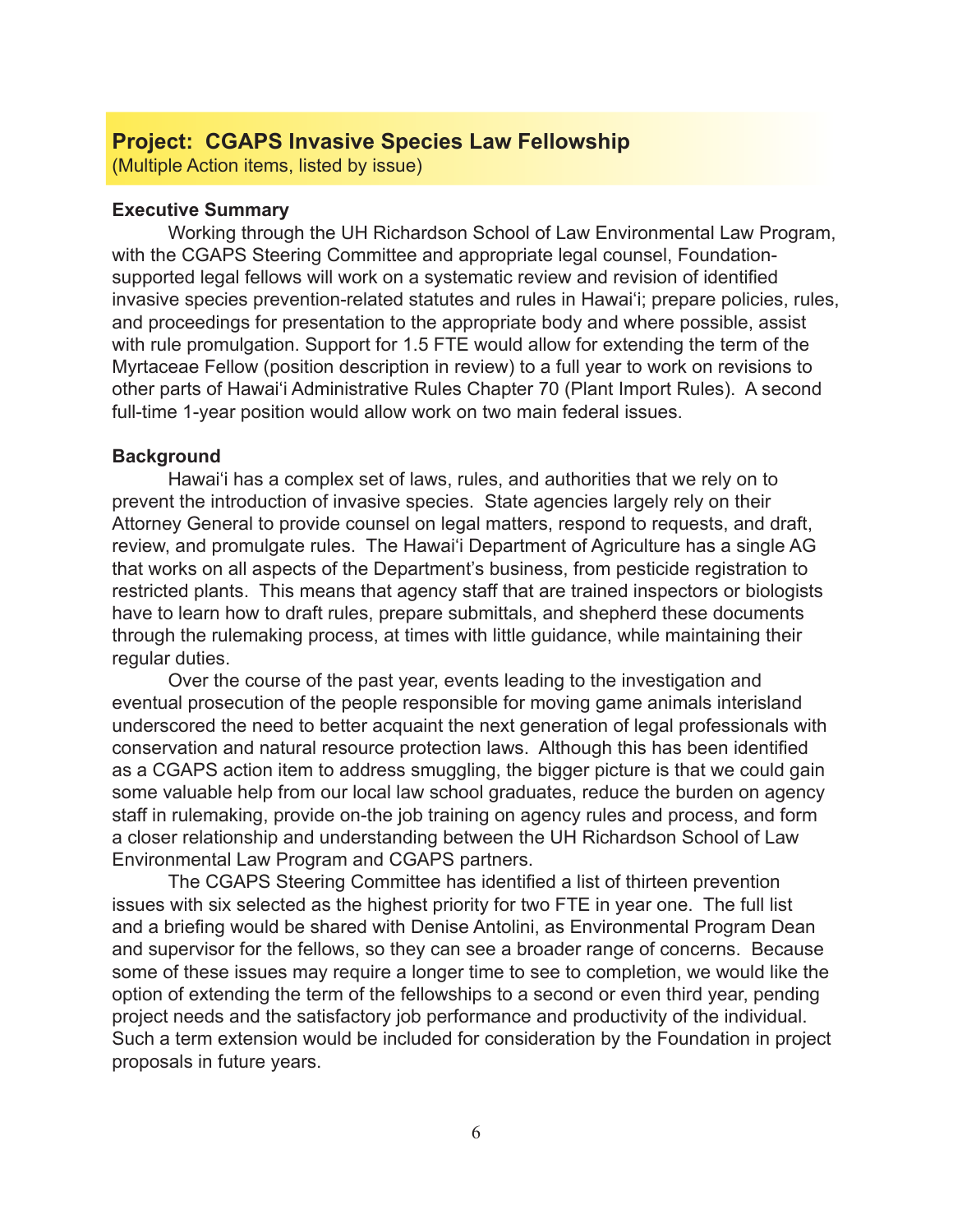## **Deliverables**

 The Steering Committee has agreed on these top two priorities:

- 1. Review rules (or lack thereof) regarding federal agency response to vectors i.e. mosquitoes and biting flies in foreign imports (these are currently not addressed by feds on imports). Propose mechanisms (such as an MOA/MOU from a federal agency to CBP) to allow/compel an agency/agencies to take action, including the notification to relevant state agencies. (#7 Address federal laws that expose HI to unnecessary risk; #1 Border Protection)
- 2. Review the existing analyses regarding the State's plant import rules, federal constitutional and statutory restrictions (preemption), and



Legal gaps expose us to unnecessary risk. One example is the lack of agency authority to enable or compel federal response to non-actionable species such as mosquitoes in foreign imports.

federal assistance programs (such as NAPPRA and others) to protect Hawaiʻi from a greater suite of pest plants and plant pests. Propose options for action within the existing structure. (CGAPS Action items #3 Importation of invasive plants; #1 Border protection, #7 Federal laws that expose HI to unnecessary risk)

 The Steering Committee has also listed the following issues as important. However, we have yet been able to come to a consensus on which projects should move forward this year and which will need to wait until department resources can help in guiding these projects. The Steering Committee, staff, and Law School staff will be working together to do this as soon as possible.

- Analysis of policy gaps pertaining to aquaculture. (CGAPS Action item #5 Aquatic invasives)
- Review rules related to the interisland movement of pests and propose legal mechanisms to mitigate, incl. the negligent transport of known pests (CGAPS Action item #9 Early detection and rapid response; CGAPS Action item #1 Border protection)
- Review of HRS 150A and HAR Ch. 71 to address the import of biocontrol agents. (CGAPS Action item #10 Capacity to control widespread pests)
- Review of ballast rules and authorities and begin drafting complementary hull fouling rules (#5 Aquatic invasives)
- Potential civil vs. criminal penalties or tort law for negligent movement of invasive species; section 125 DLNR rules
- Review emergency rulemaking procedures for restricting or prohibiting the movement of known invasive species (including microbes) into the state. Recommend changes to streamline and provide a "fast track" option for the most serious, high-risk cases (CGAPS Action item #9 Early detection and rapid response)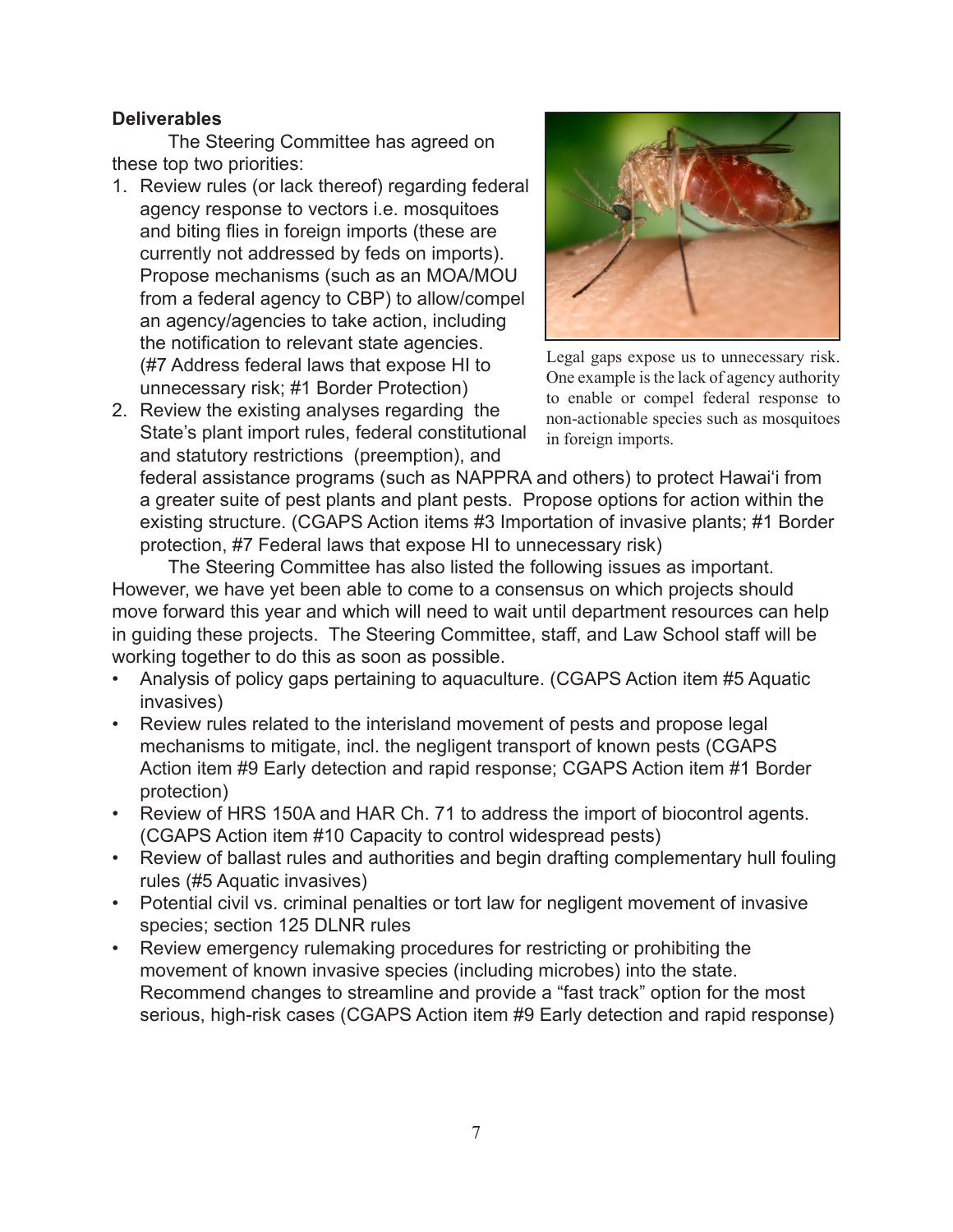# **Budget**

(Contact CGAPS for details)

# **Project: Capacity Support for CGAPS Prevention Projects** (Multiple Action items)

### **Executive Summary**

 Partial support for three months of salary and fringe for one FTE (CGAPS PIO) to continue the momentum of the CGAPS Action Plan, coordinate partners, and facilitate communication and collaboration on prevention priorities. Support for one (1) FTE or two (2) 0.5 FTE) to assist primarily with invasive plant prevention issues and tasks. 

### **Background**

### *CGAPS Public Information Officer*

 CGAPS has a single staff member (Public Information Officer, PIO) whose primary goal is to raise public awareness about invasive species issues in order to positively change perceptions and actions, and increase funding for invasive species programs. Outreach is conducted in a number of ways, including television, print, radio media, news stories, public displays, educational materials, and direct outreach at community events and schools. In the absence of a program coordinator, the CGAPS PIO has also taken on those duties by coordinating the CGAPS partnership and facilitating communication within and between agencies and NGOs involved in invasive species issues in the State of Hawai'i.

 The U.S. Fish & Wildlife Service (FWS) has been the primary source of funding support for the PIO position over the last decade. However, FWS discretionary funding in Hawaii for FY 2013 and beyond is being reduced by more than 60%, , and remaining funds will focus on "hot spot" areas that directly affect the survival of federally-listed Threatened and Endangered species. The CGAPS Steering Committee has discussed sharing support for the coordination function, and HDOA, DLNR and TNC each voiced the steps they would take to investigate this possibility. As of the end of September, if no additional funds are received and if funds are not rebudgeted from the Materials, etc. column, funding for the PIO salary will be depleted by July 15, 2013 payroll.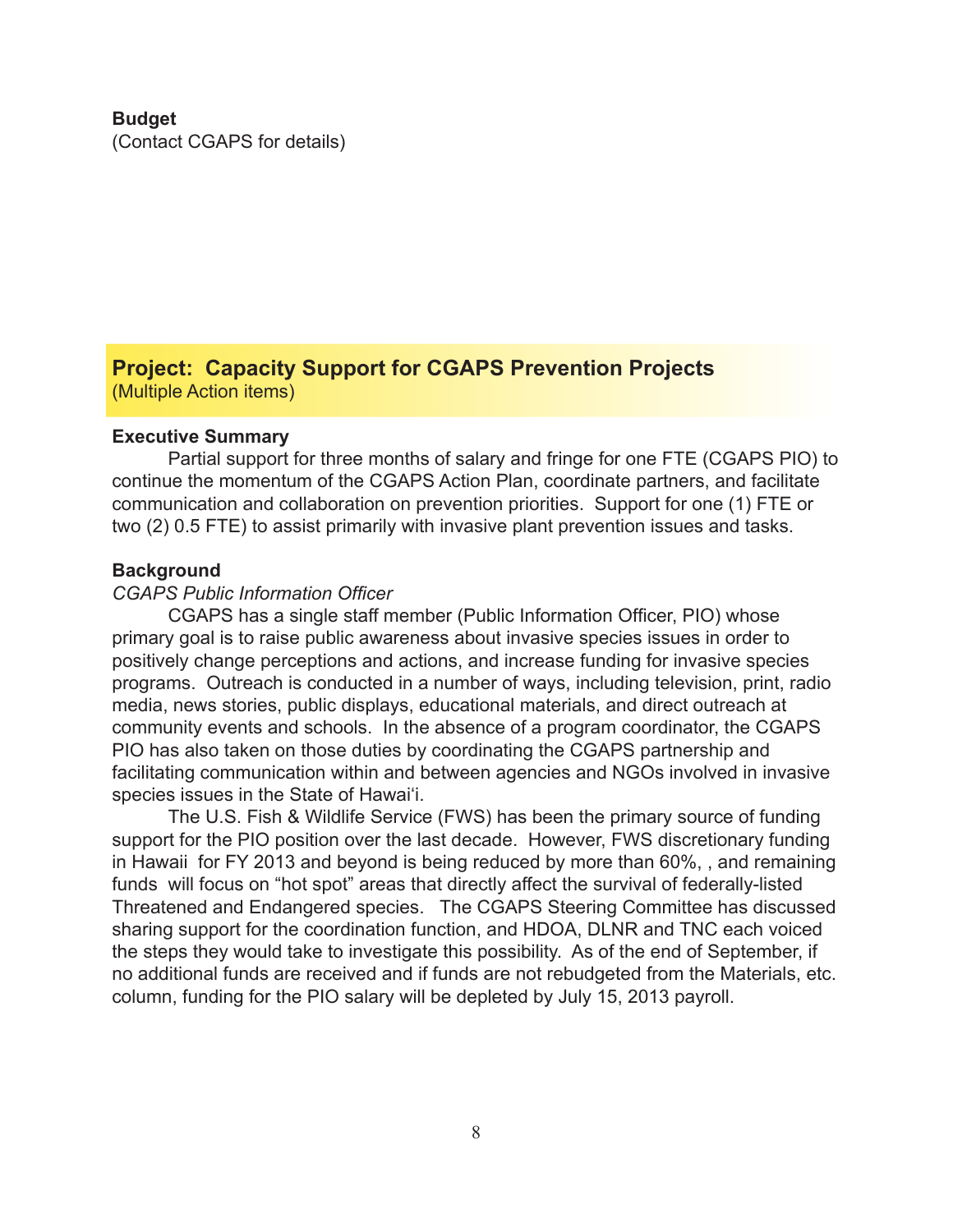| <b>Accounts (as</b><br>of 9/30/12, not<br>incl. 9/30 pay) | Original<br>Award | Salary &<br><b>Fringe</b> | Materials,<br>printing, trav-<br>el, indirect,<br>etc. (some<br>may be used<br>for salary,<br>depending on<br>circumstanc-<br>es) | <b>Designated</b><br>Projects &<br><b>Services</b> | <b>Balance</b> |
|-----------------------------------------------------------|-------------------|---------------------------|-----------------------------------------------------------------------------------------------------------------------------------|----------------------------------------------------|----------------|
| HMLF 4433888<br>(11/30/12)                                | 59,500            | $\mathbf 0$               | 0                                                                                                                                 | $\mathsf 0$                                        | $\mathbf 0$    |
| <b>USFWS</b><br>6659870<br>(9/30/13)                      | 77,919            | 5,456                     | 3,102                                                                                                                             | $\mathsf 0$                                        | 8,558          |
| <b>USFWS</b><br>6658159 multi-<br>yr(9/30/14)             | 231,555           | 54,339                    | 37,396                                                                                                                            | $\overline{0}$                                     | 91,735         |
| NPS 6100477<br>(12/31/13)                                 | 5,400             | 4,596                     | 804                                                                                                                               | $\overline{0}$                                     | 5,400          |
| DOFAW/<br><b>USFS 6100566</b><br>(7/31/13)                | 24,250            | $\mathbf 0$               | 7,868                                                                                                                             | 16,382                                             | 24,250         |
| Kaulunani<br>(9/30/12)                                    | 9,900             | $\mathbf 0$               | $\mathbf 0$                                                                                                                       | 9,900                                              | $\mathbf 0$    |
| <b>Totals</b>                                             |                   | \$64,391.00               | \$49,170.00                                                                                                                       | \$<br>26,282.00                                    | \$129,943.00   |

 Foundation support for two months of salary would provide a cushion of time between the end of existing funds and the potential encumbrance of new funds. An added benefit of private foundation funds is the flexibility of travel to meetings (anyone using federal funds has been restricted from conference travel this fall.

### *CGAPS Staff Support*

 It is legal to import into Hawai'i more than 250,000 species of plants and none of them will be checked for their potential to be invasive. Further, there are no requirements or laws that nurseries and garden shops sell only non-invasive plants. Although we have noxious seed and weed lists, these rules regulate less than 100 species of plants, most of which are already present in Hawai'i. Examination of these rules is a high-priority identified in the legal fellow section. However, inspection and enforcement would still be tremendous hurdles. Therefore, one of the first and most consistent priorities of the PIO throughout the years has been to work with plant industry groups, botanical gardens and arboreta, and gardening clubs to promote the use of non-invasive plants. Statewide outreach is ongoing, but could be improved, and the recent launch of a new website, www.plantpono.org could provide the tools for people to make sound import and planting decisions, if it were widely used.

 Funding for one (1) FTE (or two (2) 0.5 FTE) would help expand and implement the tasks necessary to promote the use of the website, including contacting all major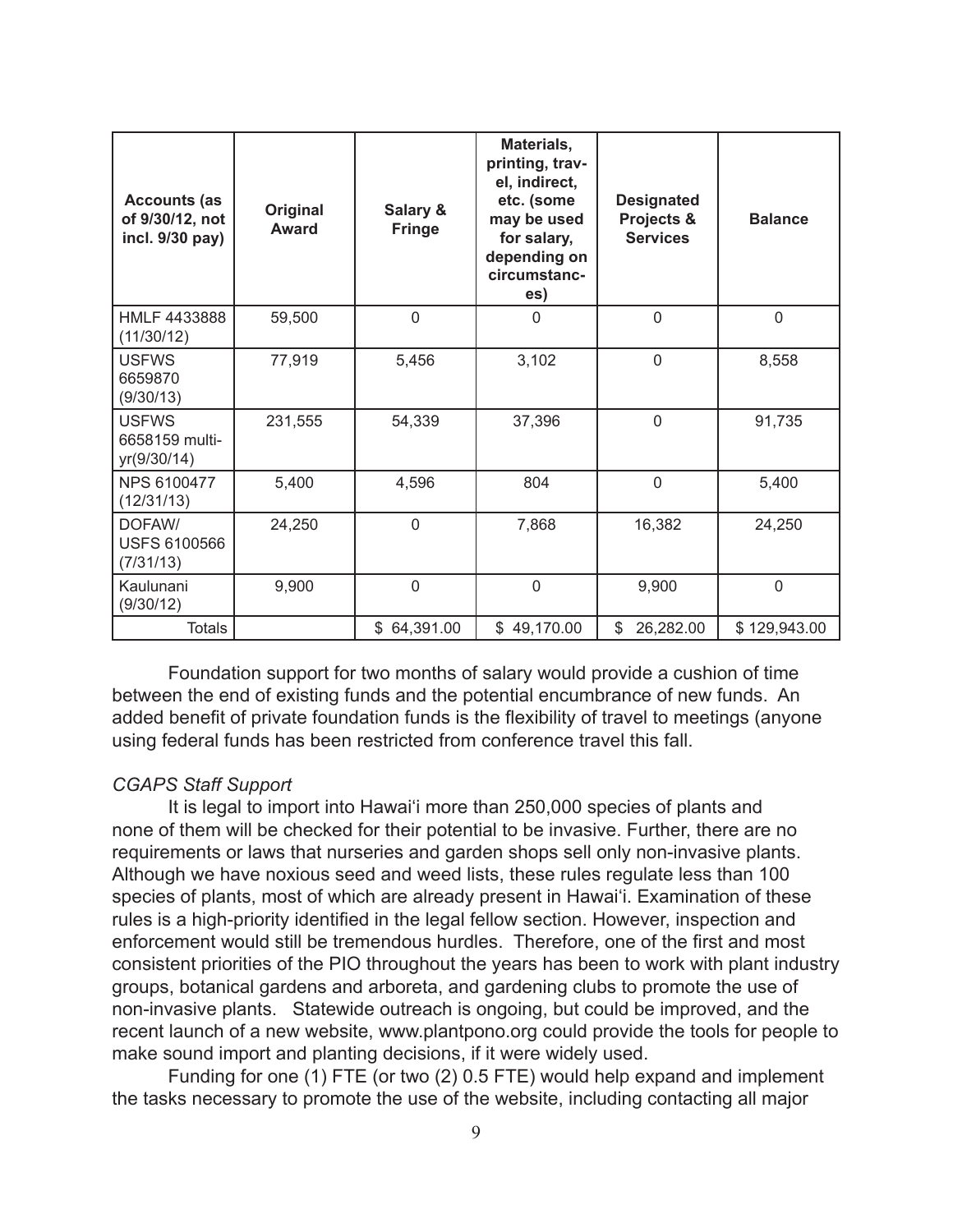nurseries and garden shops statewide, providing them with outreach materials and arranging training sessions for key collections managers in assessing the potential risk of plants to become invasive in Hawaiʻi. This would be a term position, intended to function as a largely targeted outreach campaign for one year.

### **Deliverables**

 The CGAPS PIO will work with PCSU and RCUH to draft documents and RFPs for contracts related to projects in this proposal and will be the point of contact on the contracts. The PIO will also engage the individuals necessary to prioritize and provide greater detail for the legal fellow program. The PIO will also work with PCSU on a job description and hiring for the Plant Pono term position, and will also work with NREM to see how students might be utilized. A final report will be generated for these and a variety of other accomplishments at the end of the year.

 The Plant Pono staff will work with the PIO to target outreach to individuals and groups to promote the use of the Weed Risk



The CGAPS PIO duties include public outreach, project facilitation and the coordination of CGAPS.

Assessment and Plant Pono website for import and planting decision. Individuals, groups and businesses reached, website analytics, participation of key individuals in training workshops, and number (and origin) of screening requests will all be used to as indicators of progress and will be provided as a final report.

## **Budget**

(Contact CGAPS for details)